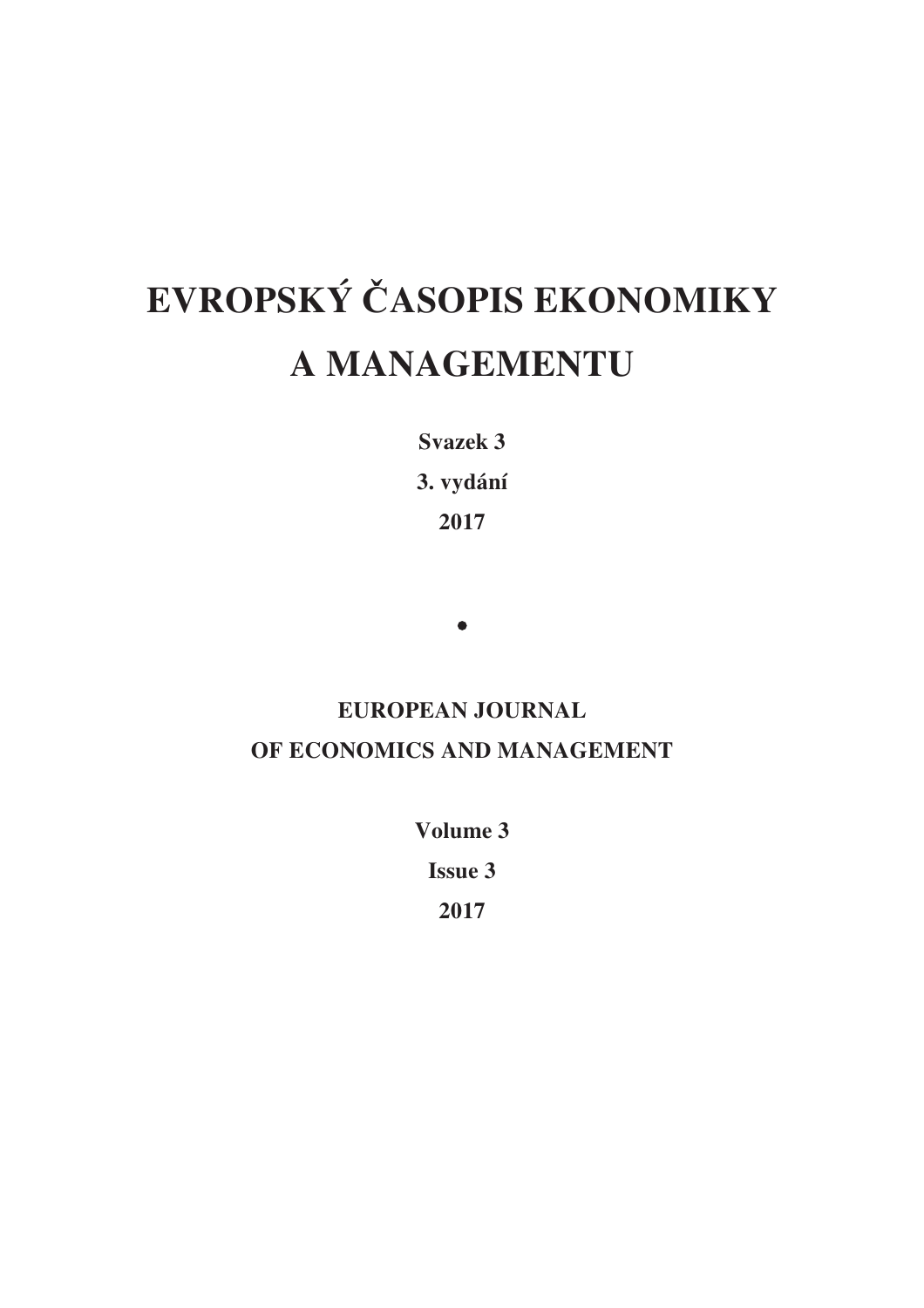### **P-ístup redakce**

«Evropský časopis ekonomiky a managementu» – mezinárodní časopis věnovaný aktuálním otázkam ekonomiky a managementu.

Pro publikaci v časopisu přijímají se vysoce kvalitní články, což představují důležité inovativní, teoretické, koncepční, metodické a empirické příspěvky v příslušných oborech vědy. V časopisu se uplatní uje systém anonymního recenzování (peer-rewiev) pro ověření vědecké kvalifikace článků.

*Evropský asopis ekonomiky a managementu* má velký zájem zejména o výzkumy v makroekonomických tématech, kteří mohou prokázat perspektívní způsoby rozvoje ekonomiky země a take odrážejí zkušenosti úspěšného rozvoje národního hospodářství.

#### *Redakní kolégie:*

Beata Stepen´, PhD., Vedoucí business-studia pro absolventi Univerzity Vyšší Školy Ekonomické v Poznani (Polsko).

Anatolii Goncharuk, PhD., Doktor ekonomických věd, vedoucí katedry podnikové a obchodní administrativy a ekonomiky a podnikové bezpečnosti, Mezinárodní gumanitární Univerzita (Ukrajina).

Dagmar Levická, PhD., profesorkyně, Akadémie hutníctví a hornictví v Krakově. , fakulta managementu, karedra správy zaměstnanců (personnel management) a Obchodního práva.

Mariuszcz Kudelko, PhD., profesor, Akadémie hutníctví a hornictví v Krakově. , fakulta managementu, karedra správy zaměstnanců (personnel management) a Obchodního práva.

Natalia Ivashchuk, PhD., profesor, Akadémie hutníctví a hornictví v Krakově. managementu, karedra řízení v energetice.

Stanislav Šidlo, PhD., profesor, Akadémie hutníctví a hornictví v Krakově. , fakulta managementu, karedra řízení v energetice.

Natalia Andrejeva, PhD., Doctor ekonomických věd, vedoucí výzkumník oddělení ekonomických a ekologických problémů pobřežních regionů, Ústav problemů trhu a hospodářských a ekologických studia.

Igor Gucal, PhD., Doctor ekonomických věd, profesor, vedoucí katedry Financi podník a pojišťování Ternopilské Národní ekonomická univerzity.

Yurii Zajtsev, PhD., Doctor ekonomických věd, profesor, zástupce vedoucího katedry politické ekonomie účetních a ekonomických fakult Státní vysoké školy "Kyjivská národní ekonomická univerzita jm. Vadima Get´mana".

Oleksandra Moskalenko, PhD., Doctor ekonomických věd, profesor katedry politické ekonómie účetních a ekonomických fakult Státní vysoké školy "Kyjivská národní ekonomická univerzita jm. Vadima Get´mana".

Olena Ponomarenko, PhD., Amway Business Centre.

, fakulta Sp. z o. o., analytik finančních transakci. Konstantin Dmitrusenko, PhD., Shell Polska